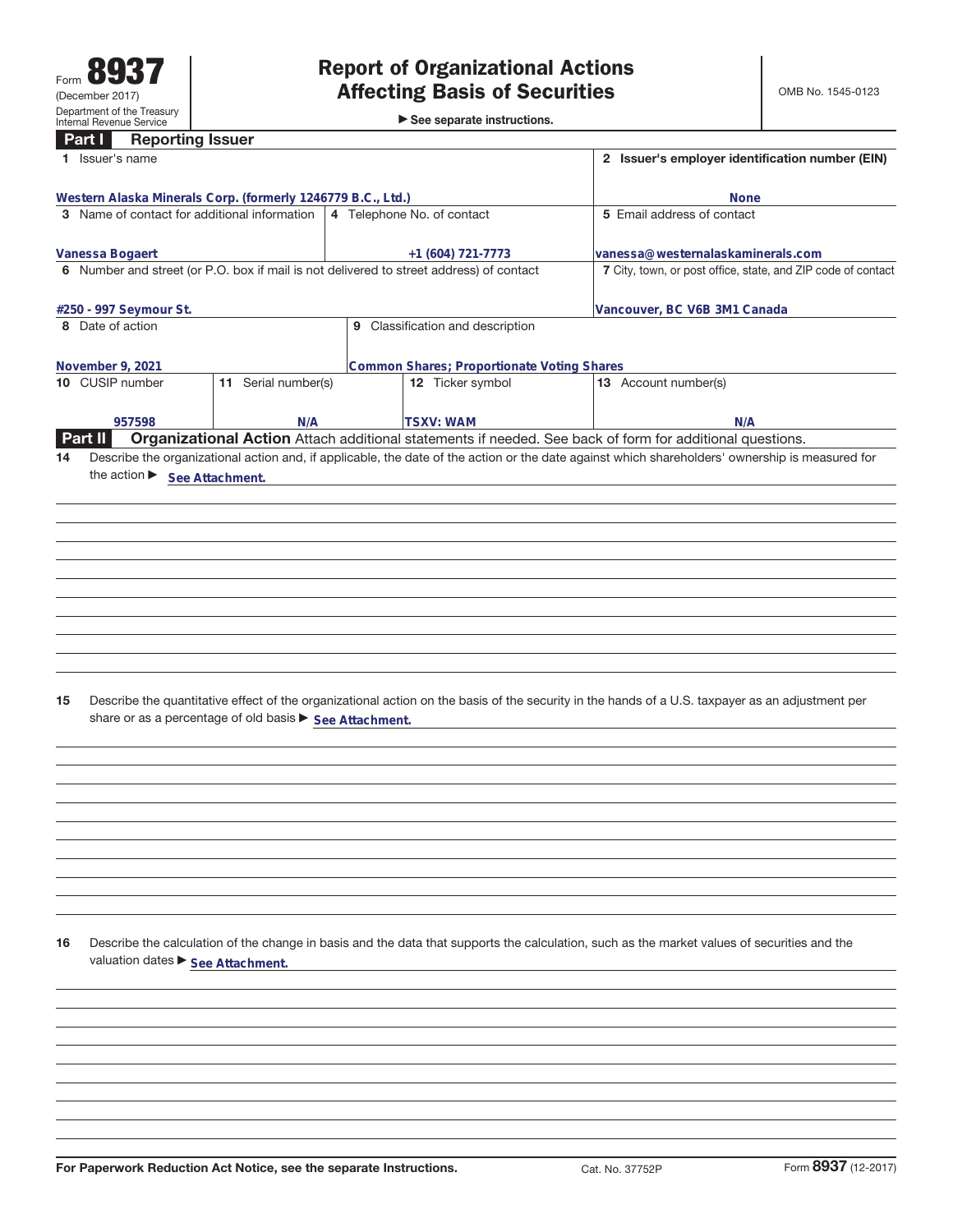|      |         | Form 8937 (12-2017)                                                                                                                                          | Page 2 |
|------|---------|--------------------------------------------------------------------------------------------------------------------------------------------------------------|--------|
|      | Part II | <b>Organizational Action (continued)</b>                                                                                                                     |        |
| 17   |         | List the applicable Internal Revenue Code section(s) and subsection(s) upon which the tax treatment is based $\blacktriangleright$<br>See Attachment.        |        |
|      |         |                                                                                                                                                              |        |
|      |         |                                                                                                                                                              |        |
|      |         |                                                                                                                                                              |        |
|      |         |                                                                                                                                                              |        |
|      |         |                                                                                                                                                              |        |
|      |         |                                                                                                                                                              |        |
|      |         |                                                                                                                                                              |        |
|      |         |                                                                                                                                                              |        |
|      |         |                                                                                                                                                              |        |
|      |         |                                                                                                                                                              |        |
|      |         |                                                                                                                                                              |        |
| 18   |         | Can any resulting loss be recognized? > See Attachment.                                                                                                      |        |
|      |         |                                                                                                                                                              |        |
|      |         |                                                                                                                                                              |        |
|      |         |                                                                                                                                                              |        |
|      |         |                                                                                                                                                              |        |
|      |         |                                                                                                                                                              |        |
|      |         |                                                                                                                                                              |        |
|      |         |                                                                                                                                                              |        |
|      |         |                                                                                                                                                              |        |
|      |         |                                                                                                                                                              |        |
|      |         |                                                                                                                                                              |        |
| 19   |         | Provide any other information necessary to implement the adjustment, such as the reportable tax year ▶ See Attachment.                                       |        |
|      |         |                                                                                                                                                              |        |
|      |         |                                                                                                                                                              |        |
|      |         |                                                                                                                                                              |        |
|      |         |                                                                                                                                                              |        |
|      |         |                                                                                                                                                              |        |
|      |         |                                                                                                                                                              |        |
|      |         |                                                                                                                                                              |        |
|      |         |                                                                                                                                                              |        |
|      |         |                                                                                                                                                              |        |
|      |         |                                                                                                                                                              |        |
|      |         | Under penalties of perjury, I declare that I have examined this return, including accompanying schedules and statements, and to the best of my knowledge and |        |
| Sign |         | belief, it is true, correct, and complete. Declaration of preparer (other than officer) is based on all information of which preparer has any knowledge.     |        |
| Here |         | Date December 17, 2021<br>Signature $\triangleright$ /s/ Kit Marrs                                                                                           |        |

|                                                                                                                                   | Print your name $\triangleright$ Kit Marrs<br>Title $\blacktriangleright$         |                      |                | President & CEO |           |  |  |  |
|-----------------------------------------------------------------------------------------------------------------------------------|-----------------------------------------------------------------------------------|----------------------|----------------|-----------------|-----------|--|--|--|
| <b>Paid</b>                                                                                                                       | Print/Type preparer's name                                                        | Preparer's signature | Date           | if<br>Check     | PTIN      |  |  |  |
| <b>Preparer</b>                                                                                                                   | John Hollinrake                                                                   | //s/ John Hollinrake | 12/17/21       | self-employed   | P01568530 |  |  |  |
| Use Only                                                                                                                          | ▶ Dorsey & Whitney LLP<br>Firm's name                                             | Firm's EIN ▶         | 41-0223337     |                 |           |  |  |  |
|                                                                                                                                   | Firm's address ► Columbia Center, 701 Fifth Avenue, Suite 6100, Seattle, WA 98104 | Phone no.            | (206) 903-8812 |                 |           |  |  |  |
| Send Form 8937 (including accompanying statements) to: Department of the Treasury, Internal Revenue Service, Ogden, UT 84201-0054 |                                                                                   |                      |                |                 |           |  |  |  |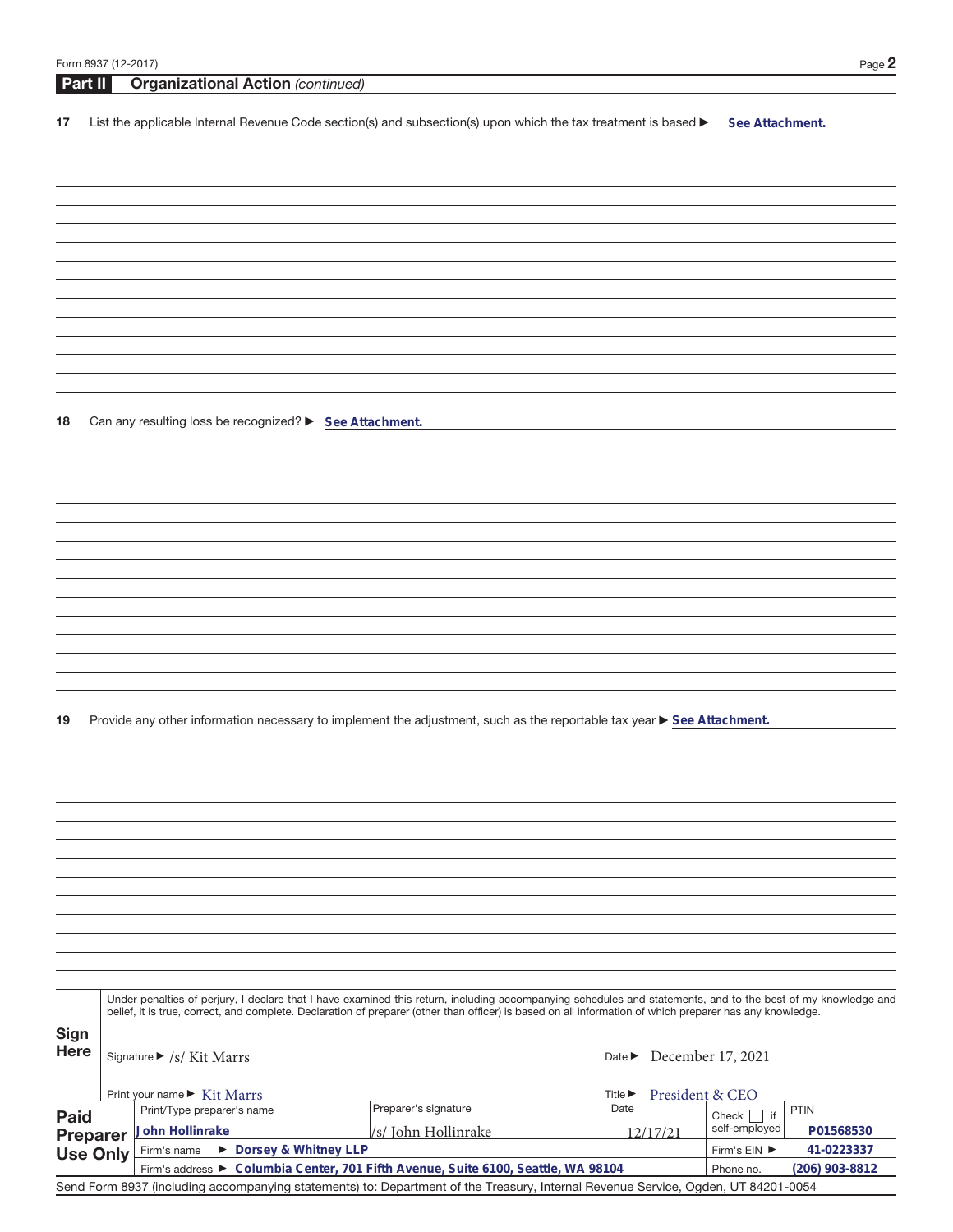### Western Alaska Minerals Corp. (formerly 1246779 B.C., Ltd.)

### Attachment to Form 8937-Part II

### Report of Organizational Actions Affecting Basis of Securities (The Merger)

**Consult your tax advisor**: The information contained herein is being provided pursuant to the requirements of Section 6045B of the Internal Revenue Code of 1986, as amended (the "**Code**"), and includes a general summary regarding the application of certain U.S. federal income tax laws and regulations relating to the effects of the Merger (as defined below) on the tax basis of shares in Western Alaska Minerals Corp. (formerly 1246779 B.C., Ltd.) ("**Pubco**"), in the hands of holders of shares of Pubco stock who are U.S. taxpayers and who received such shares of Pubco stock pursuant to the Merger by reason of previously being holders of shares of stock of Western Alaska Copper & Gold Company, an Alaska corporation ("**WACG**") ("**U.S. Shareholders**"). This discussion does not constitute tax advice and does not purport to be complete or to describe the consequences that may apply to particular categories of shareholders. Neither Pubco nor WACG provides tax advice to its shareholders. You are urged to consult your own tax advisors regarding the particular consequences of the Merger to you, including the applicability and effect of all U.S. federal, state and local tax laws and foreign tax laws.

For additional information, please read the Business Combination Agreement (the "**Agreement**") dated as of August 12, 2021 and previously mailed to shareholders of WACG.

#### Item 14. Description of organizational action

Pursuant to the terms and conditions of the Agreement, as amended, to which Pubco, WACG Acquisition Co., a corporation wholly-owned by Pubco and incorporated under the laws of Alaska immediately prior to the effective time of the Merger with no business operations, liabilities or assets (other than a nominal amount of cash received pursuant to its formation) ("**Newco**"), and WACG were party, on November 9, 2021, Newco merged with and into WACG, whereupon the separate existence of Newco ceased and WACG continued as the surviving entity (the "**Merger**"). Pursuant to the Merger, WACG shareholders (i) that are non-U.S. residents received 10,000 Pubco common shares (the "**Pubco Common Shares**") in exchange for each WACG Class A common share (the "**WACG Shares**") held immediately prior to the Merger, and (ii) that are U.S. residents received, at their election, either (a) one hundred Pubco proportional voting shares (the "**Pubco Proportional Shares**", and, together with the Pubco Common Shares, the "**Pubco Shares**") in exchange for each WACG Share held immediately prior to the Merger, or (b) one Pubco Merger unit (each unit, consisting of 1,000 Pubco Common Shares and 90 Pubco Proportional Shares) in exchange for each WACG Share held immediately prior to the Merger. No fractional Pubco Shares were issued pursuant to the Merger, with each fractional share rounded down to the next nearest whole share.

Pubco believes that Pubco as a result of the Merger was classified, and following the Merger will be classified, as a U.S. domestic corporation for U.S. federal income tax purposes pursuant to the application of Code Section 7874(b), but provides no assurances in this regard. The following discussion in this Attachment assumes that Pubco as a result of the Merger was classified, and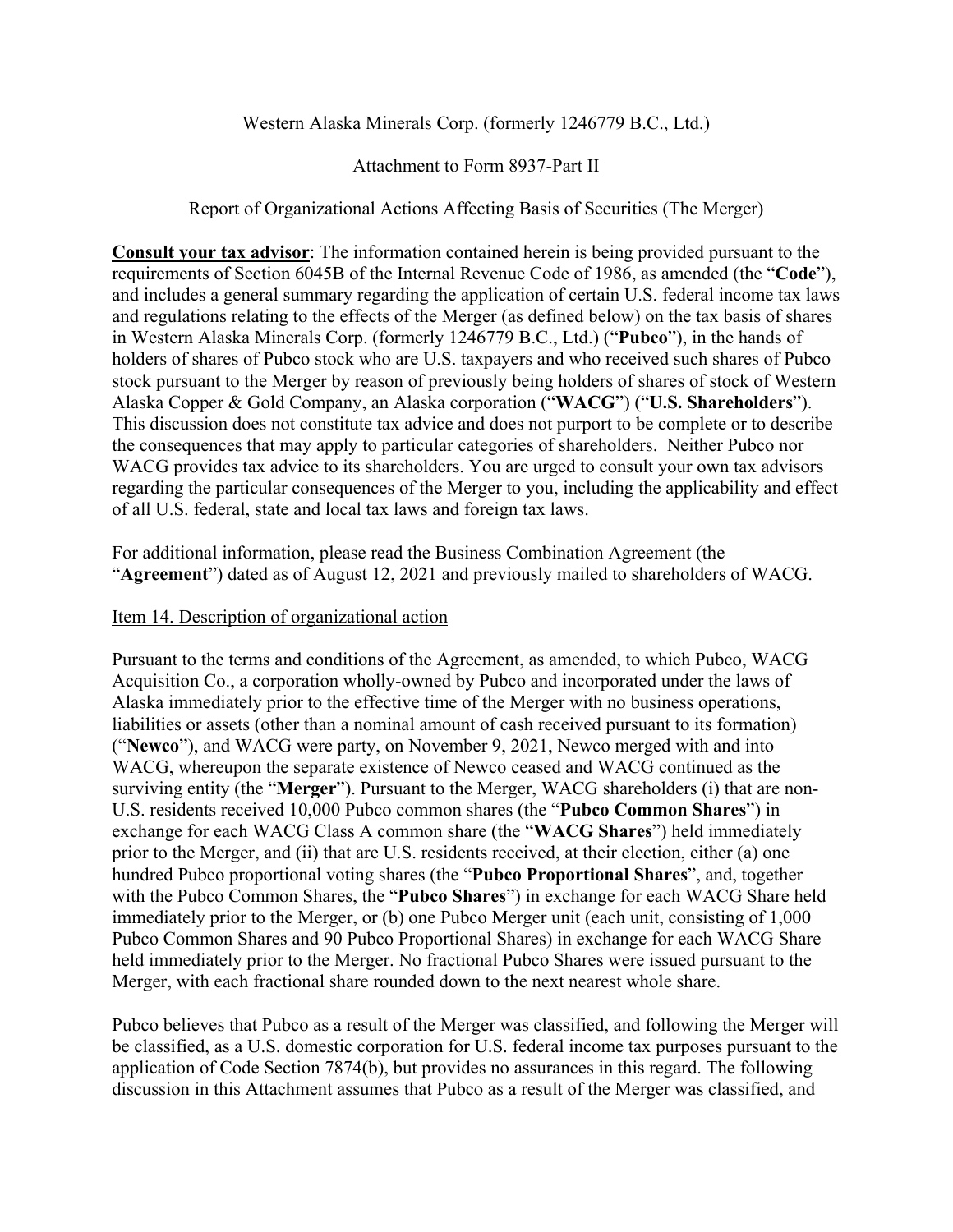following the Merger will be classified, as a U.S. domestic corporation for U.S. federal income tax purposes pursuant to the application of Code Section 7874(b).

U.S. Shareholders should review the Agreement and consult with their own tax advisors regarding the tax consequences of the Merger to them in light of their particular circumstances.

## Part II Item 15. Description of the quantitative effect of the organizational action on the basis of the security in the hands of a U.S. taxpayer

Pubco intends that the Merger qualify as a tax-deferred reorganization within the meaning of Code Section 368(a). Provided the Merger qualifies as a tax-deferred reorganization under Code Section 368(a), each U.S. Shareholder should have a tax basis in the Pubco Shares received pursuant to the Merger equal to such U.S. Shareholder's adjusted tax basis in his, her, or its WACG Shares surrendered in exchange therefor.

If a U.S. Shareholder held different blocks of WACG common stock (i.e., shares acquired at different times or different prices) at the time of the Merger, such shareholder should consult its own tax advisor with respect to the determination of the tax bases of particular shares of Pubco common stock received in the Merger.

## Part II Item 16. Description of the calculation of the change in basis

Provided the Merger qualifies as a tax-deferred reorganization within the meaning of Code Section 368(a), the aggregate tax basis of the Pubco Shares received in the Merger should equal the aggregate adjusted tax basis in the shares of WACG Shares surrendered in exchange therefor.

In the event the Merger is taxable for U.S. federal income tax purposes, for purposes of calculating fair market value, the fair market value of a Pubco Share on November 9, 2021 is estimated at U.S. \$0.68, which was the closing price for a Pubco Share on the TSX Venture Exchange on November 16, 2021, the first day such shares traded on the TSX Venture Exchange following completion of the Merger (as converted to U.S. dollars using the daily exchange rate published by the Bank of Canada on November 9, 2021).

Each U.S. Shareholder should consult with his, her or its own tax advisors to determine whether they are required to recognize gain in connection with the Merger and what measure of fair market value is appropriate.

# Part II Item 17. (list of applicable Code sections)

Pubco believes that Pubco as a result of the Merger was classified, and following the Merger will be classified, as a U.S. domestic corporation for U.S. federal income tax purposes pursuant to the application of Code Section 7874(b), but provides no assurances in this regard. Pubco further believes that the Merger qualifies as a tax-deferred reorganization within the meaning of Code Section 368(a).